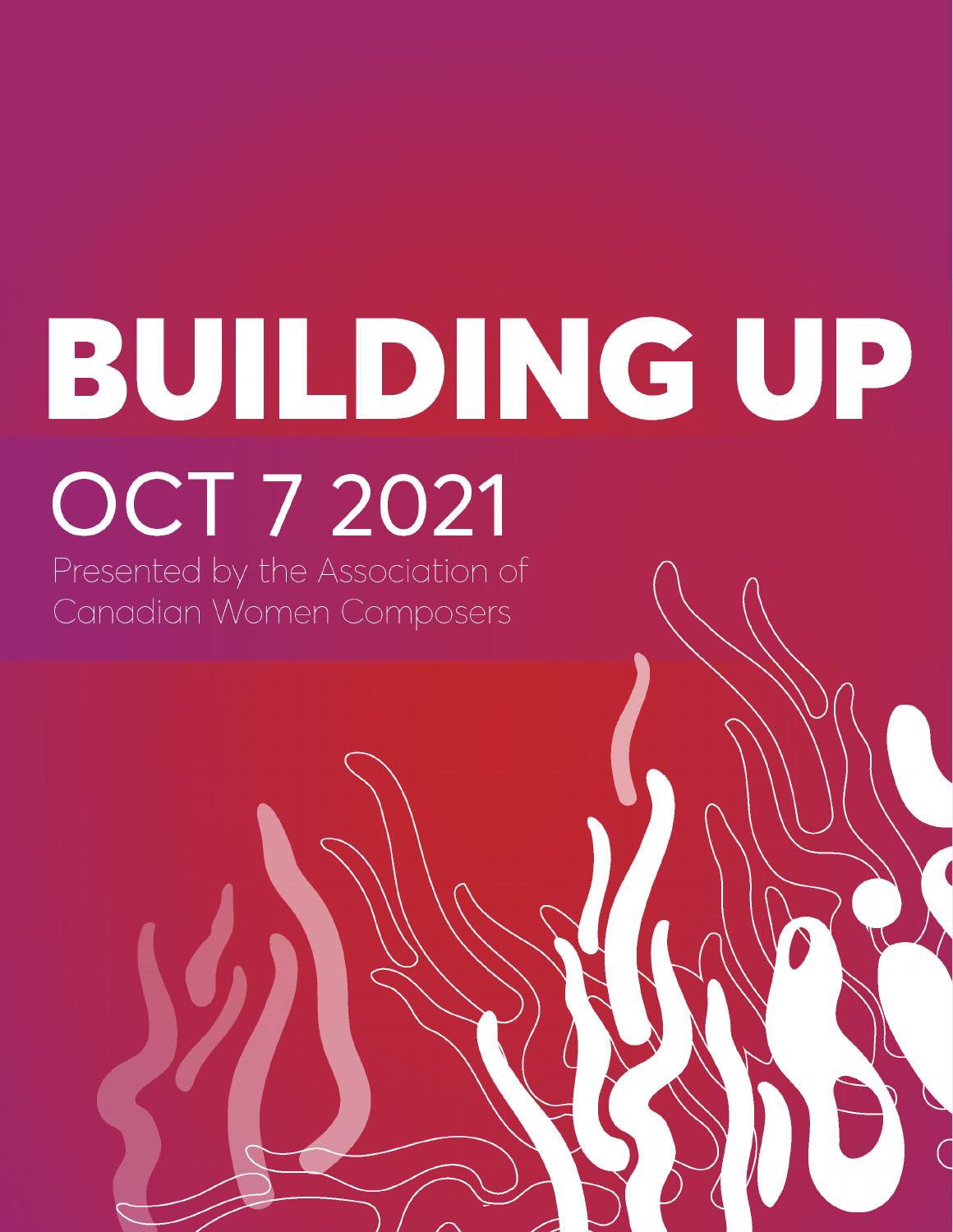#### Programme

Amanda Lowry, flute Naomi McCarroll-Butler, bass clarinet/alto sax Yang Chen, percussion Hye Won Cecilia Lee, piano Stephanie Orlando, piano + electronics Kristen Antunes + Ricci Ebron, audio/video editing Wingless Birds Can Fly Too^ Sophie Dupuis flute, alto sax, piano\*, percussion *wild bells no. 3* Roxanne Nesbitt piano~, percussion *Evening Prayers* Catherine Bevan piano\* **Glad Day, Cosmic Womb**  $\overline{a}$  and  $\overline{b}$  and  $\overline{b}$  and  $\overline{b}$  and  $\overline{b}$  and  $\overline{b}$  and  $\overline{b}$  and  $\overline{b}$  and  $\overline{b}$  and  $\overline{b}$  and  $\overline{b}$  and  $\overline{b}$  and  $\overline{b}$  and  $\overline{b}$  and  $\overline{b}$  and  $\over$ flute, alto sax, piano\*, percussion *Verano In Extensio* Cléo Palacio-Quintin flute, bass clarinet, percussion, electronics **All Together Now Community Community Community Community Community Community Community Community Community Community Community Community Community Community Community Community Community Community Community Community Comm** flute, bass clarinet, electronics *low memory #2* Monique Jean bass flute, piccolo, electronics *Fearless* Rebekah Cummings flute, percussion, electronics

\*performed by Hye Won Cecilia Lee ~performed by Stephanie Orlando ^created with generous assistance from Canada Council for the Arts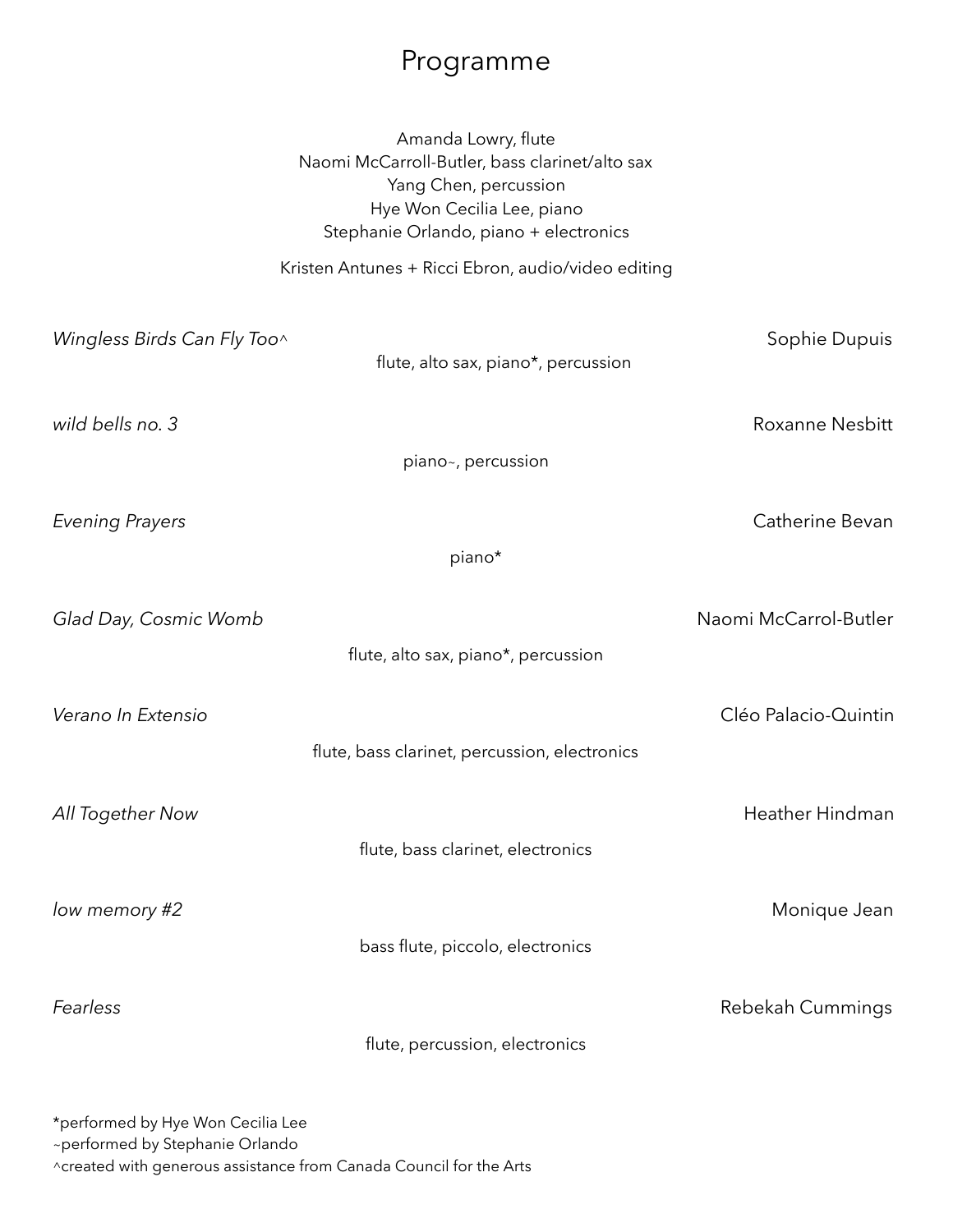#### Programme notes

*Wingless Birds Can Fly Too* is a portrayal of the resilience that grows over time as we face adversity in the path to a goal. We often idealize such a journey as a straight line from point A to point B, and inevitably we feel like failures when that is not the case. As with any process though, setbacks help us establish a solid foundation by building strength and stimulating growth, which then allows us to propel ourselves toward our goal. It is through this learning process that we end up doing the remarkable things that we do as individuals, even the things that we are told are impossible.

*Evening Prayers* is a reflective work loosely inspired by Medieval and Renaissance church music. The piece consists of 5 micro-movements arranged in a mirrored form of "Meditation - Elegy - Psalm - Elegy - Mediation", with each of the three kinds conveying a unique musical purpose.

**All Together Now** was originally written for the Skirts Afire festival-a multi-disciplinary festival celebrating women in the arts, All Together Now draws on themes of bringing women together. Throughout history, women have gathered, collected, worked and protested together, and have made music and art together, historically against incredible odds. The social nature of our gender, and our desire to come together, is a large part of female identity. The piece draws on this theme by embracing unison rhythm, textures and pitches, and manifesting numeric information about gender experience from the performers into the rhythmic organization of the work. The audio pieces layered into loops include narratives from female performers and composers from all genres of music. The piece was composed for Chenoa Anderson and Allison Balcetis in 2017.

**Glad Day, Cosmic Womb** - Insofar as any music is about anything, this piece is about the expression of the divine in a queer bar in Toronto in ~2018. I've been thinking a lot about intergeneral cycles of care and community. In my transness I am a part of a family that spans generations and all human boundaries. Inside the grease, noise and hubbub there is infinity. Inside the frenetic motions of survival, advocacy and community support in a hostile world there is a connection to a community of ancestors, an eternity of survivors. To Jackie Shane, Marsha P., Catherine Christer Hennix. To Channelle, to Julie Berman.

*Verano In Extensio* was composed in the summer of 2010 for the ensemble "In Extensio", is inspired by the music of Astor Piazzola, and includes quotes from his piece "Verano Porteño". Verano means "summer", and Porteño is the name given to people living in the city of Buenos Aires. This work combines traditional tango rhythms with contemporary playing techniques, such as multiphonics on the flute and bass clarinet. It also uses the beamophone, a percussion instrument built by Barah Héon-Morrissettem which is a metallophone with non-tempered pitched metal bars. This instrument creates a particular colour that blends well with the timbres of the wind instruments. The fixed electronic sounds blend with the ensemble and allow for the integration of the bandoneon, an essential fixture in the music of Piazzola.

**low memory #2**, a mixed work for bass flute / piccolo, and 4-track tape, was realized during 2001 at the composer's studio and premiered April 8, 2001, by Claire Marchand at Studio 12 of the Maison de Radio-Canada in Montréal for the program *Résonances*, produced by Laurent Major. This piece is a commission of Claire Marchand, with support from the Conseil des arts et des lettres du Québec (CALQ). My thanks to Claire Marchand. *low memory #2* was a finalist in the 29th Bourges International Electroacoustic Music and Sonic Art Competition (France, 2002) and received a special mention at the Biennial Acousmatic Composition Competition, Métamorphoses 2002 (Brussels, Belgium) and was recorded in 2003 on the disc *Métamorphoses 2002*, Musiques & Recherches (MR 2002).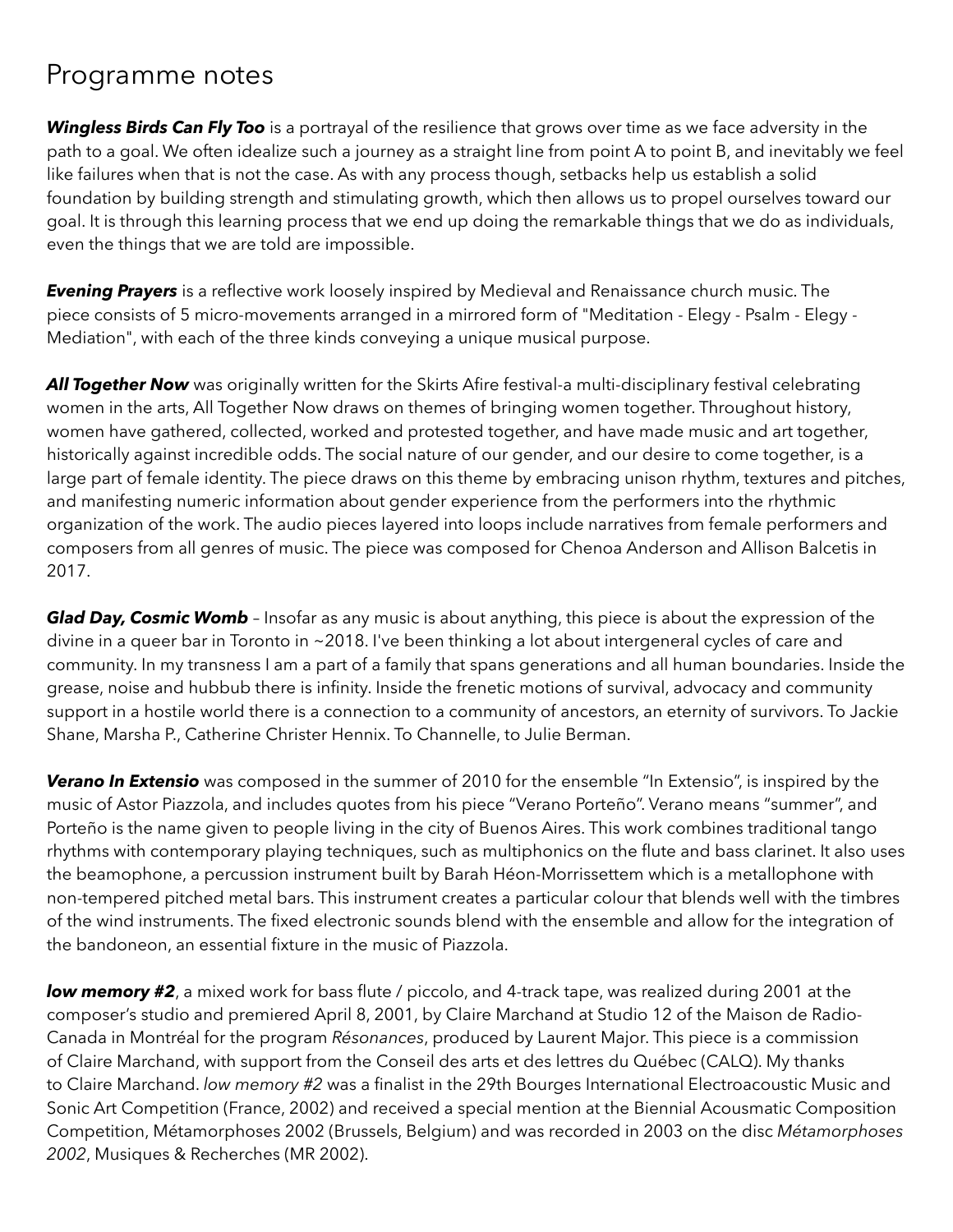*Fearless* was inspired by a profoundly impactful dream I had many years ago while struggling with anxiety, in which I rediscovered my true name: Fearless. I've always had vivid dreams, and recently I've been using them as springboards for composition. Rather than following the details of the dream's storyline, this piece broadly portrays its theme — a transformation from fearful to fearless through reconnection with an inherent, original identity. For me, fearlessness is more about childlike confidence than defiant boldness. I remember being small, believing I could do anything (even fly and walk on water!), never assuming the worst about myself, others, or life circumstances. I tried to musically depict this return to childlikeness through a melodic/ rhythmic playfulness emerging, not without struggle, from a more mournful setting.

*wild bells no. 3* — I wrote this piece at Bauchund in Berlin where I was doing an informal residency in the winter of 2020. In this piece we utilize two ceramic "wild bells," which are designed to rock on the strings of the piano. These bells are part of an ongoing project called symbiotic instruments where I design resonant objects to interact with traditional/ standardized instruments. For me, instruments from the European classical tradition, like the music they are designed to play, are burdened by their contentious history. By making instruments, I feel freer to explore sound without relying on the legacies of misogyny and white supremacy for the boundaries of my craft.

### Composer Biographies

**Catherine Bevan** (b. 1996) is an emerging composer based in the Edmonton region, writing primarily in the acoustic medium. Her works often take their form from research in music psychology, and she defended her Masters of Music thesis on "Text and Controlled Improvisation as Vehicles for Musical Development". While a composer first and foremost, Catherine is also a performer, with her primary instrument being handbells. She is a member of the auditioned handbell choir Jubiliso! Bells of Concordia which own the largest set of handbells and handchimes in the country. In addition to ensemble playing, Catherine is an active handbell soloist. A published handbell composer, her prize-winning piece Polaris and the Northern Lights has been performed across Great Britain. Her works have been workshopped and performed by the likes of the Land's End Ensemble, the Edmonton Saxophone Quartet, and the Winds of the Scarborough Philharmonic. Academically, she holds a Bachelors of Fine Arts in Music from York University, graduating summa cum laude, and a Masters of Music in Composition from the University of Alberta, graduating with honours of the highest distinction. She is the recipient of over a dozen awards and scholarships, including a SSHRC research grant, the Violet Archer Graduate Scholarship in Composition, and the Dr. Peter Zaparinuk Memorial Scholarship in Composition. She has accepted an offer to pursue a second Masters Degree at the University of Alberta, this time in Digital Humanities with a specialization in Music. Her thesis will explore the capabilities of Virtual Reality as a medium for musical presentation.

**Rebekah Cummings** (1980-2019), a composer, performer, and visual artist based in Hamilton, Ontario passed away on March 23, 2019, after a brief and courageous battle with cancer. Throughout her life, Rebekah delighted in creativity in its various forms and loved to cultivate it in others. The arts, in all their gloriously diverse forms, were her constant companion. A Balkan-infused flair is present in many of Rebekah's works due to a deep-rooted fascination with her Bulgarian heritage and themes of life, growth, process and transformation are at the heart of her creative expression in both her art and music. Because of her lifelong delight in sound, be it from a cutlery drawer, a tree, a human voice, or musical instrument, Rebekah had a special affinity for electroacoustic composition. She had begun to delve into the creation of a set of hybrid electroacoustic songs, but was unable to record an album due to terminal cancer.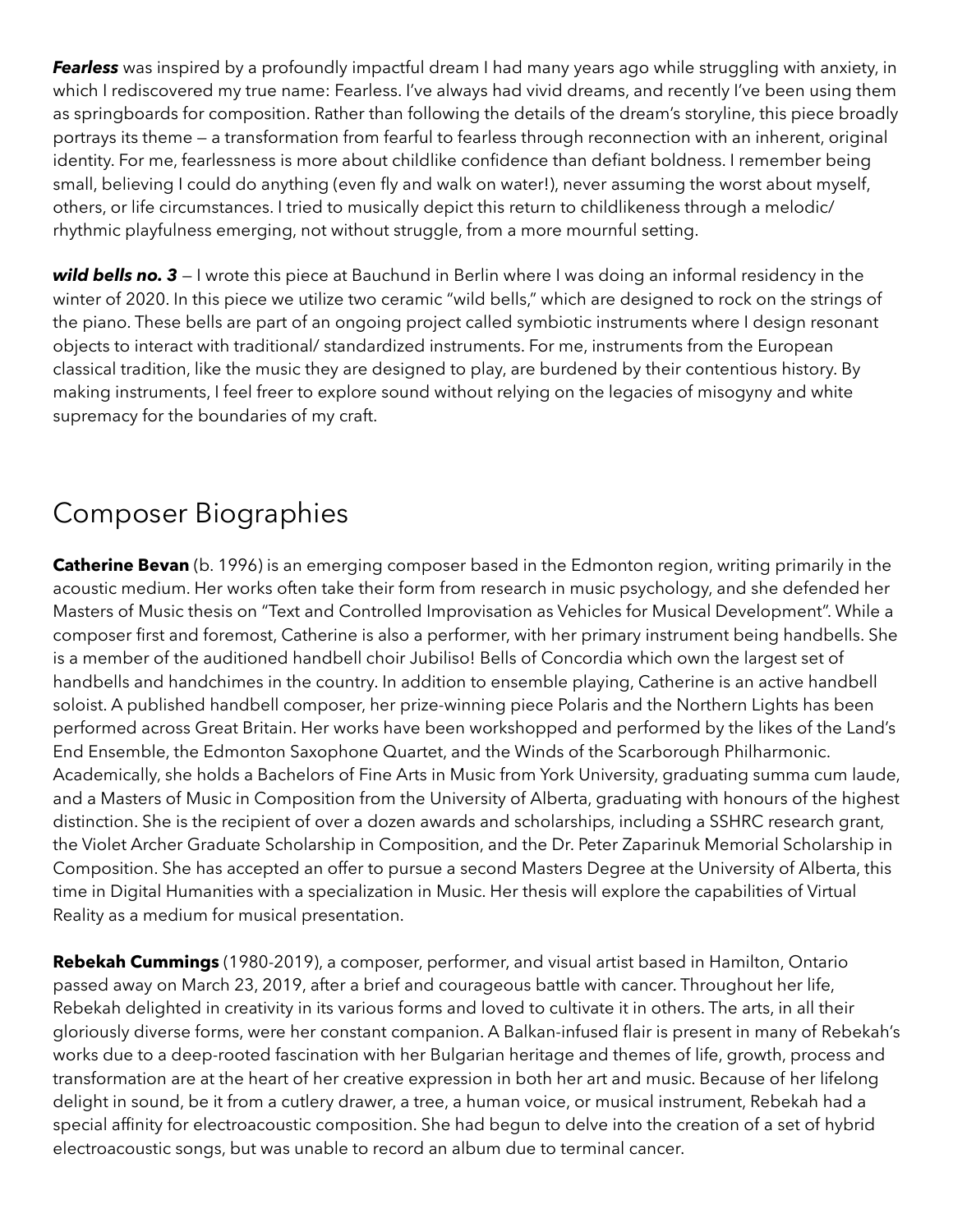**Sophie Dupuis** is a composer from New Brunswick interested in interdisciplinary art music, electroacoustics and music for soloists, small and large ensembles. She finds her inspiration in the picturesque scenery of the Maritimes where she grew up, in her attraction to raw electrical sounds and in her emotional response to art involving body and voice. Her works have been commissioned and performed by soloists and groups such as Duo Holz, The Arts Song Project, Made in Trio, Din of Shadows, Caution Tape Sound Collective, Thin Edge New Music Collective, and ECM+ for their Generation2018 tour. Sophie received a Karen Kieser Prize in Canadian Music from the University of Toronto and several prizes for her studies in music, including the University Medal in Music from Dalhousie University, an Ontario Graduate Scholarship, the John Weinzweig Graduate Scholarship and the Theodoros Mirkopoulos Fellowship in Composition two years in a row. She was nominated by composer James Rolfe to receive the 2019 Johanna Metcalf Performing Arts Prize Protégé award. Sophie recently completed her graduate degree and is now working on developing her skills with live and fixed electroacoustics. Aside from her activities as a composer, she works as a violinist, arranger and passionate music teacher of violin, piano and theory in Ottawa. She was Vice-President of the Canadian League of Composers since 2019 before becoming President of the organization in 2020. Sophie holds a Bachelor of Music in composition from Dalhousie University, and a Masters of Music and Doctorate of Musical Arts in composition from the University of Toronto.

**Heather Hindman** (b. 1976) is a Canadian composer, teacher and pianist based 3 hours from the rocky mountains in Edmonton, Canada. Her work often draws connections to everyday experiences rather than dramatic themes or poetic contexts, and embraces subtly and sound in both acoustic and electronic mediums. She has a particular interest in the relationship between music, culture and technology, and has written for live-electronics and new digital musical instruments. She is currently the owner of a pair of digital gloves commissioned and built by Dr. Mark Marshall, capable of gestural control of electronic sound in liveperformance. She was also part of the Digital Orchestra Project, resulting in the creation of 'The Long and the Short of It' for gestural controllers with acoustic instruments. Recent activity includes a New Zealand premiere of Two and a Half miniatures for solo piano; premiere of 'Swuite Nation' by the East Coast Contemporary Society conducted by Jean-Philippe Wurtz in France, a performance of 'All Together Now' by Allsion Balcetis and Chenoa Anderson with New Works Calgary and a commission for the Ultraviolet Ensemble. Her works encompass acoustic and electronic mediums, and include solo, chamber and mixed works as well as collaborative projects with dance. Ms. Hindman's artistic endeavours have been supported by the Alberta Foundation for the Arts, the Social Science and Humanities Research Council of Canada, the Centre for Interdisciplinary Research in Music Media and Technology, the Canada Council for the Arts and the SOCAN Foundation. Her works have been performed by pianists Xenia Pestova, Ian Pace and Roger Admiral; the Edmonton Symphony Orchestra, and featured in festivals such as the MusiMars New Music Festival (Montreal), the ÉuCue electroacoustic concert series (Montreal), Frontiers Festival (Birmingham, England) and the ISCM world music days (Belgium). She is an affiliate member of the Canadian League of Composers, a member of the Canadian Federation of Music Teachers and has served on the board of directors of New Music Edmonton. Ms. Hindman received her Master of Music degree at McGill University in 2008 under the guidance of Brian Cherney and Denys Bouliane, and currently balances work as a private piano and theory instructor with composing.

**Monique Jean** (b.1960) studied electroacoustic composition at the University of Montreal under Francis Dhomont. She figures among the most active and prolific electroacoustic composers of her generation. In 1998, Radio-Canada commissioned her Symphonie portuaire, L'Appel des machines soufflantes (Harbour Symphony, the call of the blowing machines), first performed in March 1998 at Montreal's Old Port. In 1999, she was the guest composer in the concert series "Rien à voir (5)," produced by the broadcasting organization Réseaux, with whom she has collaborated regularly. In 2003, a recording devoted entirely to Jean's music,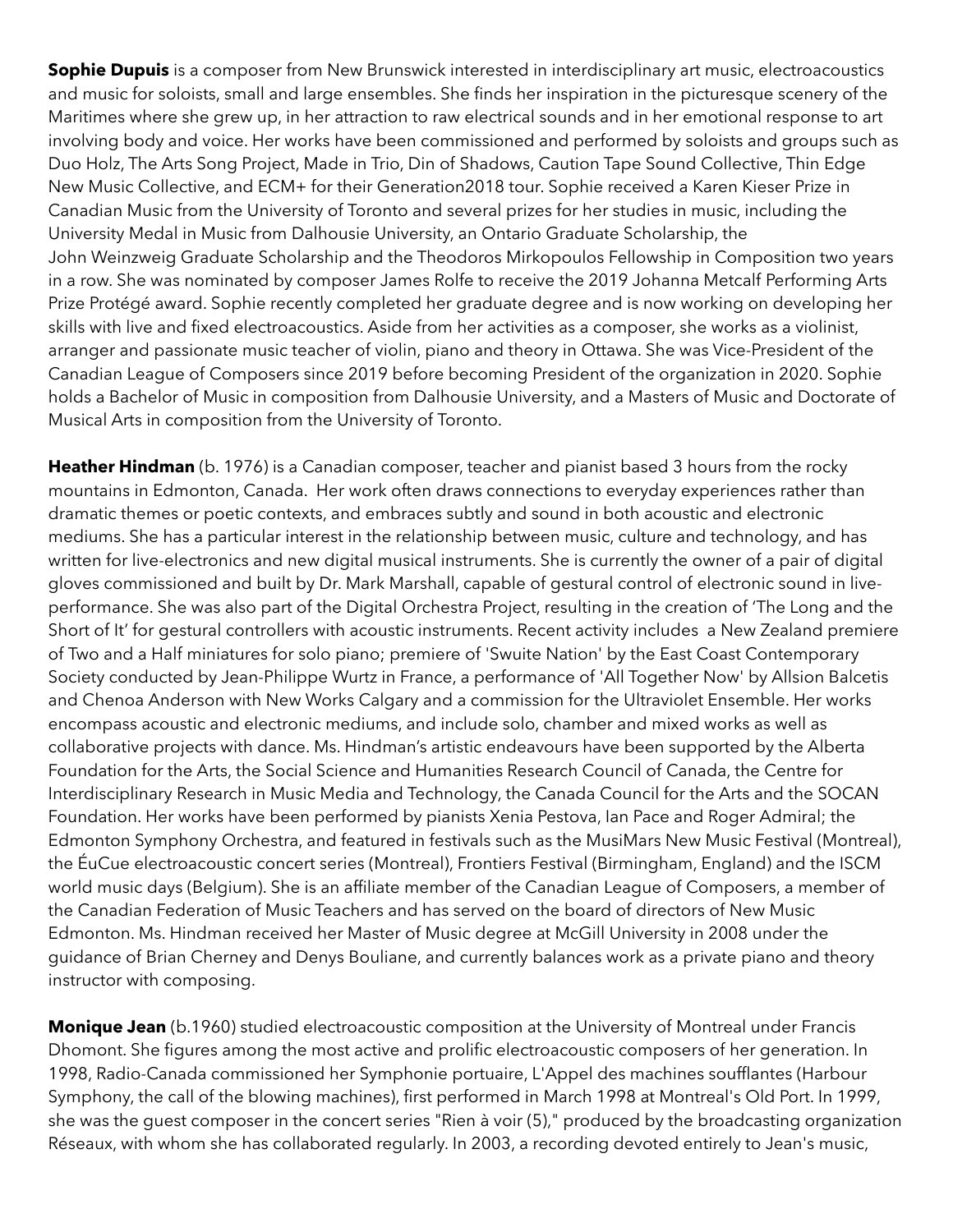titled L'adieu au s.o.s, was released on the label empreintes DIGITALes. In 2005, she became a member of the electroacoustic improvisation group Theresa Transistor. Jean is also a composer of mixed music (electroacoustic music with live instruments), and she has collaborated with such instrumentalists and ensembles as flutist Claire Marchand, clarinettist Lori Freedman, and the Quasar Saxophone Quartet. Jean's purely electroacoustic work dramatizes sound (technically, sound objects) within a formal and unified narrative, an approach that contrasts, for example, with the more hachured tendencies of some electroacoustic music of the 1970s. Similar to many other composers of her generation, Jean is an artist resolutely concerned with multidisciplinarity, and her works often involve other art forms, particularly video, dance, experimental film, installations, and improvised collective works. Monique Jean has been a finalist in several international competitions, including Ciber@rt (Valencia, Spain, 1999), Musica Nova (Prague, Czech Republic, 2001), and the International Electroacoustic Competition (Bourges, France, 2002). Her album L'adieu au s.o.s was a finalist for the Opus Prize in 2003.

**Naomi McCarroll-Butler** is a saxophonist, clarinetist, composer and instrument maker from Toronto. She can be found making a wide range of music, from the full-throated clamour of saxophone duo SALT to spectral whispers in the songs of Decoration Day. Honouring music as spiritual expression, Naomi's work investigates the liminality/ecstasy of trans embodiment and listening as an altered state of consciousness. An active collaborator, Naomi plays with many musicians across disparate musical worlds including the Queer Songbook Orchestra, Labyrinth Ensemble, Lesley Mok, Jeremy Dutcher, Christine Duncan's Element Choir, Joe Sorbara, and Mingjia Chen. She has been featured as a composer / improviser by the Canadian Music Centre, Women From Space Festival, The Music Gallery and Guelph Jazz Festival.

Constantly seeking new means of expression and eager to create, the flutist-improviser and composer **Cléo Palacio-Quintin** (b. 1971) takes part in many premieres as well as improvisational multidisciplinary performances, and composes instrumental and electroacoustic music for various ensembles and media works. Since 1999, she extended these explorations into the development of the hyper-flutes. Interfaced to a computer and software by means of electronic sensors, these enhanced flutes enables her to compose novel interactive electroacoustic soundscapes and videos. She is the first women to own a Doctorate in electro-acoustic composition from the Université de Montréal (2012) and is a collaborator of the Center for Interdisciplinary Research in Music Media and Technology (CIRMMT) at McGill University, where she received the Director's Interdisciplinary Excellence Prize 2008 in recognition of her having created an innovative bridge between scientific/technological and artistic domains. Besides composing chamber music with electronics, she regularly performs as a soloist and improviser, among others with the duet Beta Lyræ (Terri Hron) and Ensemble SuperMusique. Over the years her compositions have been performed in Belgium, Canada, Denmark, France, Italy, Norway, Sweden, Switzerland, The Netherlands, the U.K. and the U.S., either by herself or various ensembles.

Trained as an architect and orchestral bassist, **Roxanne Nesbitt** is an interdisciplinary artist, exploring the space between sound and design. Her research includes experimental instrument design, composition, improvisation, sound installation, and performance. Roxanne collaborates with musicians, dancers and choreographers as a performer and composer. She has premiered new compositions at the Western Front and PuSh festival in Vancouver, Array Space in Toronto, and Bauchhund in Berlin. Roxanne fronts her own band, Graftician and is a member of the improvised duo, Why Choir alongside award winning drummer Ben Brown.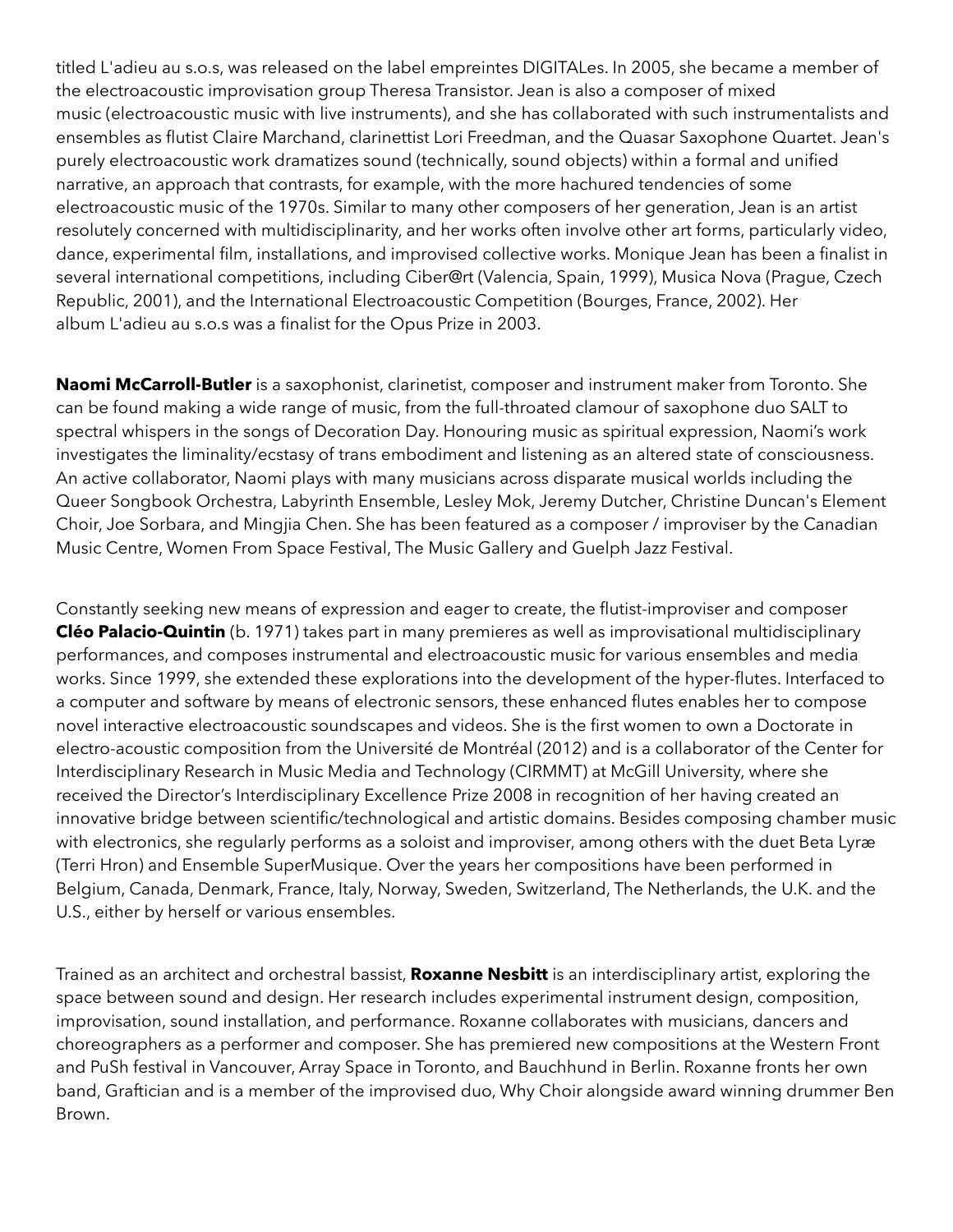## Performer Biographies

Yang Chen (they/she) is a percussionist with many side-hustles and chinese-canadian-child-of-immigrants who prioritizes ethical collaboration, personal growth, and joy. Yang is the drummer for a band of softmoshing congee kids: @tigerbalme. Yang admins & engages with modal music: @labyrinthontario. Yang collaborates with 2 very rad visual artists: @emergensies.collective. Yang sells sausages on Saturdays: @stlawrencemarket. See more @yangobongo

**Naomi McCarroll-Butler** is a saxophonist, clarinetist, composer and instrument maker from Toronto. She can be found making a wide range of music, from the full-throated clamour of saxophone duo SALT to spectral whispers in the songs of Decoration Day. Honouring music as spiritual expression, Naomi's work investigates the liminality/ecstasy of trans embodiment and listening as an altered state of consciousness. An active collaborator, Naomi plays with many musicians across disparate musical worlds including the Queer Songbook Orchestra, Labyrinth Ensemble, Lesley Mok, Jeremy Dutcher, Christine Duncan's Element Choir, Joe Sorbara, and Mingjia Chen. She has been featured as a composer / improviser by the Canadian Music Centre, Women From Space Festival, The Music Gallery and Guelph Jazz Festival.

**Hye Won Cecilia Lee** is an inquisitive collaborative artist on all three major keyboard forms: piano, harpsichord and organ. This work includes full-orchestral and graphic score-readings and realizations of figured/unfigured continuo parts along with traditional piano writing. Dr. Lee attended numerous international festivals, including the Institute and Festival for Contemporary Performance at Mannes College (USA), Juilliard – Leipzig Summer Academy (USA-Germany), Casalmaggiore International Music Festival (Italy), Pablo Casals Music Festival (France) and World Piano Pedagogy Conference (USA) and three consecutive collaborative pianist internships at the Banff Centre of Arts (2009). Dr. Lee studied with Lynda Metelsky and Lydia Wong (University of Toronto, BME, 2004), Jack Winerock and Robert Koenig (University of Kansas, MMus, 2006). The University of Nebraska – Lincoln generously funded Dr. Lee through the Hixon – Lied Scholarship and Creative Grant to for her DMA degree with Paul Barnes and Nicole Narboni. In addition to performing, Dr. Lee is an active recording engineer/producer, working with the Faculty of Music, University of Toronto and various freelance projects in the city. Her hobbies include mid-distance running, surprise-last minute trips to faraway lands and curious wandering in the city, looking for images, mishaps and interesting arts events.

**Amanda Lowry** is a performer and improviser, a composer and sound designer, a singer-songwriter, and an arts administrator. She was the 1st-prize winner of the 2018 Kitchener-Waterloo Chamber Orchestra Concerto Competition. Her flute playing focuses on improvisation, contemporary music, and extended playing techniques, and she has commissioned and premiered many new works. As a composer, Amanda writes primarily electronic and electroacoustic music, in collaborative settings such as theatre, performance art, and installations. She has studied composition with Norbert Palej, Glenn Buhr, Linda Catlin Smith, and Peter Hatch. Amanda is currently pursuing a Doctor of Musical Arts in flute performance at the University of Toronto, studying with Camille Watts. She holds an M.Mus. (Composition) from the University of Toronto, as well as a Chamber Music Diploma and an Honours B.Mus. (Composition/Improvisation and Performance) from WLU.

**Stephanie Orlando** is a composer and occasionally a collaborative pianist based in Toronto. She has had her music has been performed by ensembles and soloists such as Esprit Orchestra (Toronto), Femmelody Chamber Music Collective (New York City), Stereoscope Saxophone Duo (Toronto), junctQin Keyboard